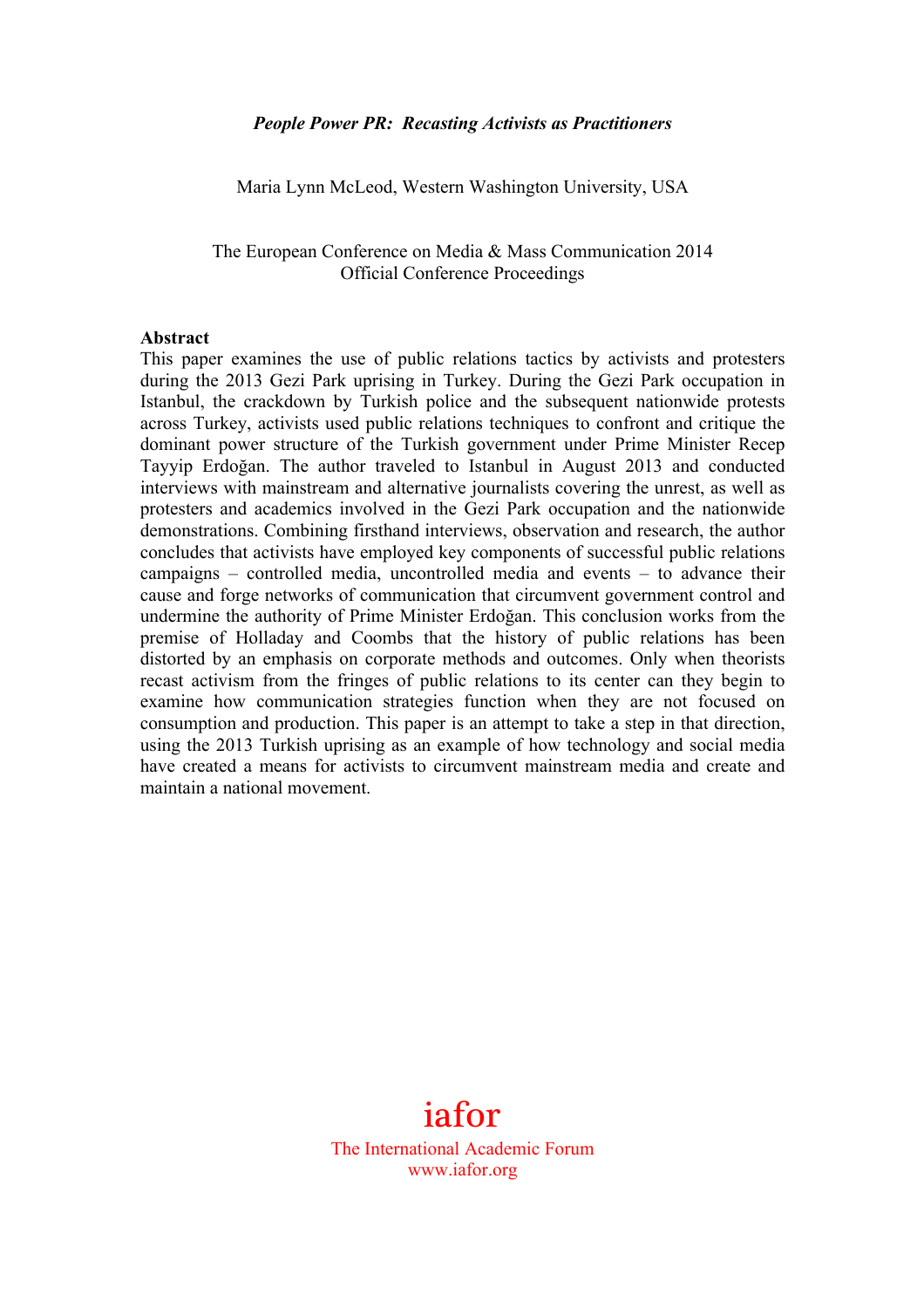## **INTRODUCTION**

It is only in the last 20 years that public relations researchers and theorists have begun to consider the role of activists as something other than obstacles to successful public relations campaigns. Writing on her study of grassroots activism in Victoria, Australia, Kristin Demetrious, Ph.D., and author of "Public Relations, Activism, and Social Change: Speaking Up," states that activist campaigns "show that new communication practices and approaches are emerging, seemingly undescribed in public relations literature." [1] Timothy Coombs and S.J. Holladay likewise point out in their co-authored book, "It's Not Just PR: Public Relations in Society," that, while public relations was recognized as a component of the U.S. Civil Rights Movement in the 1960s, it was not until the 1990s that researchers recognized that activists were utilizing public relations tactics and not just threatening social and economic stability. [2]

# **BACKGROUND**

The occupation of Gezi Park in the summer of 2013 began when a small group of environmental activists tried to preserve the park from plans, backed by the government, to turn the public space into a shopping mall and a replica of Ottoman barracks that occupied the site in the early  $20<sup>th</sup>$  century. Activists initially used the Twitter hashtag #ayagakalk (stand up). [3] An initial festival in April 2013 attracted several thousand activists and resulted in no clashes between protesters and police. But the following month, a similar occupation of the park became a sensation after two images showing aggressive police response were posted to social media and YouTube and went viral. The first was an image of an unarmed woman in a red dress being tear-gassed by police. The second was a video of police burning tents and clearing Gezi Park during the night.

For Ayşe Gül Altınay, activist and professor of anthropology and gender studies at Sabancı University, Istanbul, confronting the size and the diversity of the crowds gathered at Taksim Square was, at first, somewhat astonishing. "Initially, on May 31, when I was out on the street, trying to come to the park in an act of solidarity against the police attacks against the people who were here trying to protect the trees. It was totally shocking to see all kinds of people," Altınay said. "That was the first question we all asked, 'How did people know about this. How did we all come together?' And it was the Twitter, really. Even people who had not been using Twitter very regularly before that, on that day, they became Twitter addicts." [4]

The hashtag #direngeziparki (resist Gezi Park) was adopted, and Turkish celebrities, musicians and activists began to call on their supporters and followers to come to Gezi Park and join the demonstration. The image of the Twitter logo, a blue bird, was altered, maintaining the original design components, but augmented with a gas mask. This became a prominent symbol for the resistance, often accompanying both #direngeziparki as well as #occupygezi hashtags stenciled as graffiti, silkscreened on T-shirts, and used as a graphic in social media posts. This image was infused with meaning when Erdoğan, realizing the significance of Twitter as a primary channel of communication for the protesters, referred to it as a "menace" and social media at large, "the worst menace to society." [5]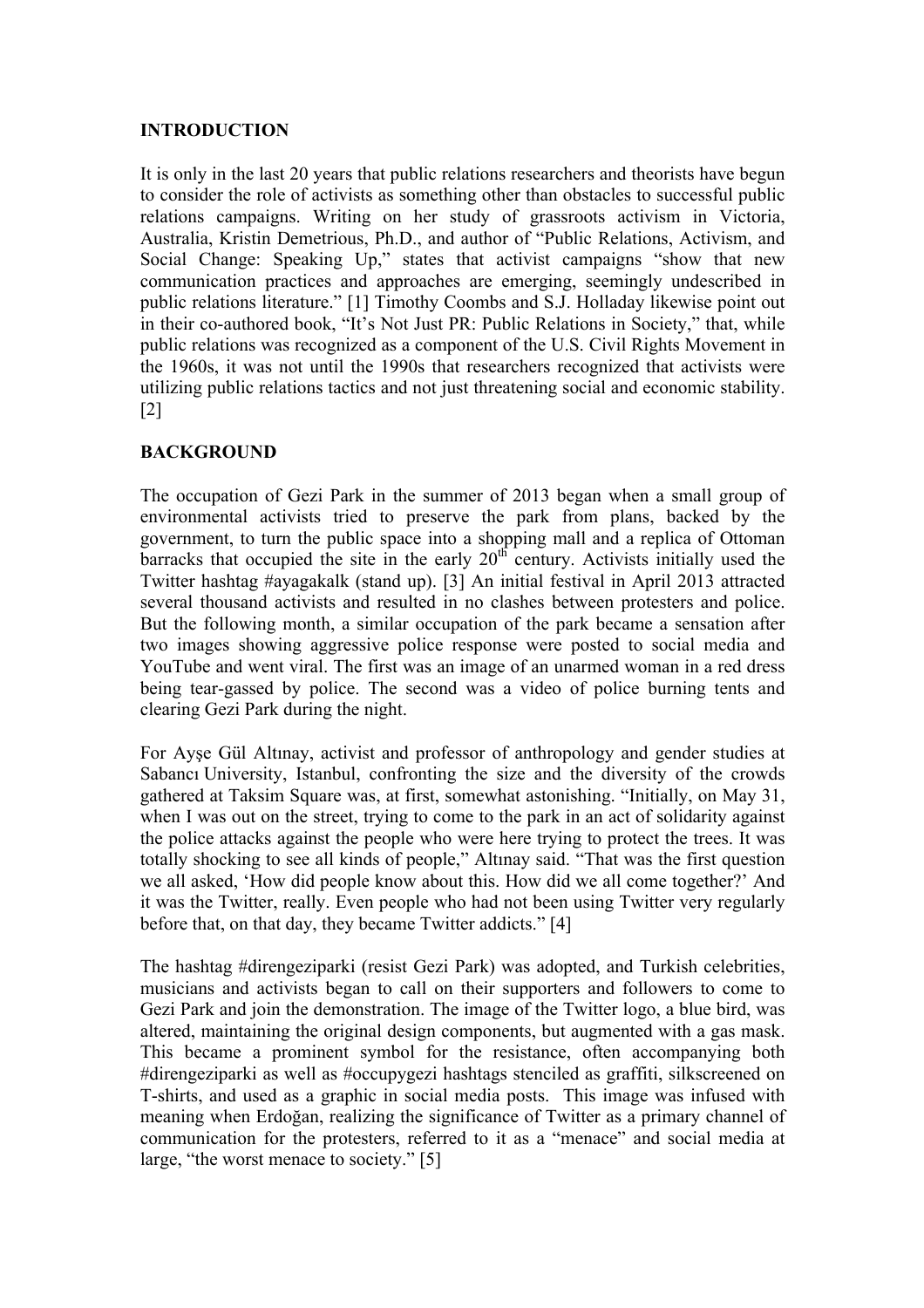Police responded to the growing protest with massive force, sometimes shooting tear gas canisters directly at individuals, which resulted in major injuries and several deaths. On June 2, 2013, a date when CNN International showed images of police using brute force to disperse demonstrators in Gezi Park and hundreds of thousands of people in more than 40 Turkish cities continued to protest, CNN-Turk showed a documentary of penguins. This action became a symbol for many activists of the level of incompetence and general disconnect between the people and the mainstream media. Activists adopted the image of the penguin as a symbol of defiance, satirically recasting the penguin in a number of comic social media posts, pointing to the close ties between media owners and the Erdoğan government. Prime Minister Erdoğan labeled protesters as "çapulcular" (looters), a phrase that was co-opted by protesters, who created the term "capulling" (looting) to describe their resistance, adopting a rhetoric of mimicry to undermine a label meant to dismiss their self-willed defiance as acts of deviance.

During the initial stages of the protest, widely different constituencies occupied the park and displayed banners denoting their party or affiliation. Realizing this display had the potential to cause strife between protesters, while providing ammunition to pro-government media who were trying to label the movement, protesters agreed to remove all banners. The one exception to this rule was the rainbow flag symbolizing gay, lesbian and bisexual equality. As the only exception to the restriction, the rainbow flag became a unique symbol for the resistance not only within Gezi Park but across Turkey, where rainbows were painted into public steps and on the sides of buildings as a symbol of solidarity with the protesters.

Protester Erdem Gündüz created another potent symbol of resistance when he stood and stared at the Turkish flags on the Ataturk Cultural Center in Istanbul for eight straight hours, beginning late Monday, June 17 until early Tuesday, June 18, 2013. Other protesters took up this "standing man" protest in Gezi Park and elsewhere across Turkey. Protesters also used Twitter and Facebook to boycott businesses that had failed to open their doors to protesters during the police crackdown, as well as boycotting media outlets that had largely ignored the attacks.

Outside of Turkey, in New York, a group of Turkish Americans who supported the protesters launched an online crowd-funding campaign, running from June 2-9, 2013, successfully raising over \$108,000 to buy a full-page advertisement in the New York Times (published June 7, 2013), engaging their funders in helping to create the ad and voting upon what to do with surplus funds. The resulting advertisement advocated for an end to the police crackdown, the establishment of unbiased media coverage, an investigation in "the government's abuse of power and loss of innocent lives."

After the Gezi Park occupation was dispersed in June 2013 by a massive police response, activists continued to keep local residents up to date and engaged by holding regular public forums in parks and other public gathering spots across Istanbul and in other Turkish cities. The forums act as an open debate about the state of affairs in Turkey and featured speakers from different religions and backgrounds who share their perspective and concerns. The forum location and times are communicated and promoted via social media, including the establishment of dedicated Facebook pages. The Twitter hashtag "#direngezi" became a global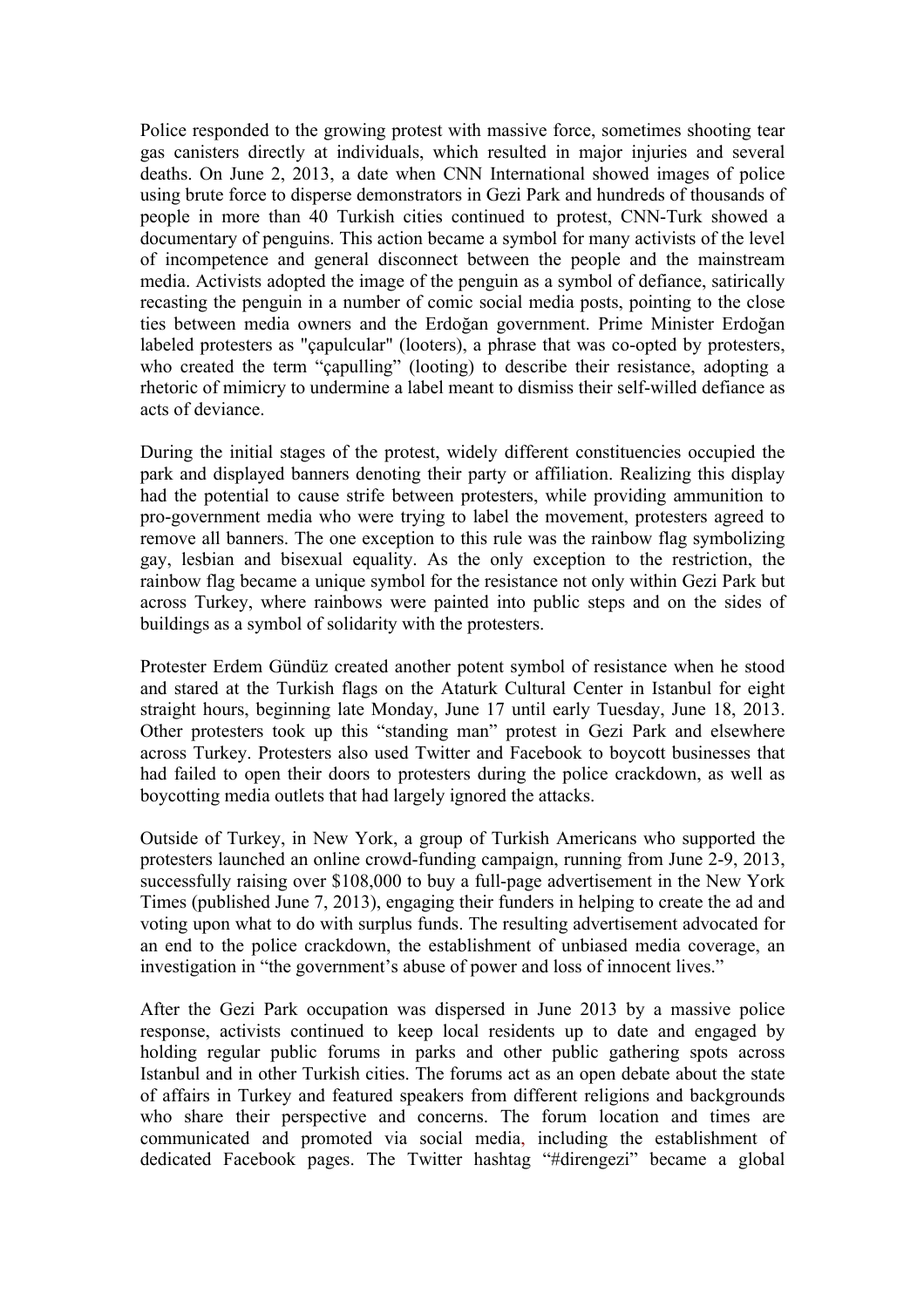trending topic, solidifying international support for the Turkish protesters and activists.

As with the Occupy Movement, the Turkish resistance has maintained an appearance of transparency and inclusiveness that has contributed greatly to its popularity, despite mainstream media and government attempts to label protesters as extremists influenced by foreign elements. Although the occupation began primarily with the support and involvement of university students and environmental activists, it has spread to include people of all ages from different religious backgrounds, and members of traditionally oppositional political parties, and an assortment of supporters from varied socio-economic backgrounds. Testifying before the U.S. Senate Subcommittee on European Affairs July 31, 2013, Boston University Social Anthropology Professor Jenny White said the protests' effect of bridging the gaps between different opposition groups in Turkey was its most important outcome. "It is the first time in Turkish history that such masses of people have come together without any ideological or party organization." [6]

Each death resulting from police attacks has been publicized using social media and public forums to create a martyrdom effect that continues to reinforce the message of the protesters and bolster their cause among a diverse demographic. At a public forum in Göztepe Park on Sept. 12, 2013 in Istanbul, I witnessed a gathering of more than 130 people of all ages, from families with children to the elderly. Park benches were rearranged in rows facing a makeshift stage area, which featured a banner, "Bağdat Caddessi Forumu," and two Turkish flags, one depicting Mustafa Kemal Ataturk. Photos of dead protesters were displayed on the grass and illuminated by candles. Many of those arriving to take part in the night's debate started by walking past the memorial and "paying their respects." The evening's discussion was hosted by an M.C., who explained he'd been elected by the people in attendance during a previous forum. Several people stood and spoke, most standing near where they were seated.

Like the protests, the forums were live events, a form of public relations where people gather and exchange ideas. In addition, the forums featured several pieces of controlled media – printed materials, such as signage, to identify the function of the event, as well as to communicate essential information and intentionally politically persuasive messages. Sometimes forums were attended by members of the media, either as invited speakers or as observers / reporters. But different from the protests and other demonstrations, the forums' emphasis were on what J. E. Grunig defined as two-way symmetrical forms of communications in which the exchange of opinion and commentary could be contentious and controversial, but which relies on open and mutual two-way communication, focusing on mutual respect and understanding, rather than one-way persuasion messaging.

The M.C. at the Bağdat Caddesi forum, Ahmet Guvenc (a pseudonym), described the function of the forums and protocols employed, clearly in line with Grunig's characterization of the symmetrical model of PR. "First of all to create a discussion culture in a positive way, that's my priority actually," Guvenc said. "Because in our community in Turkey, sometimes we don't know how to discuss, then we don't respect others' ideas. …Actually, myself, I try to change this culture, listen to other's idea. Not necessarily accepting the other's idea, but tolerating and respecting ideas." [7]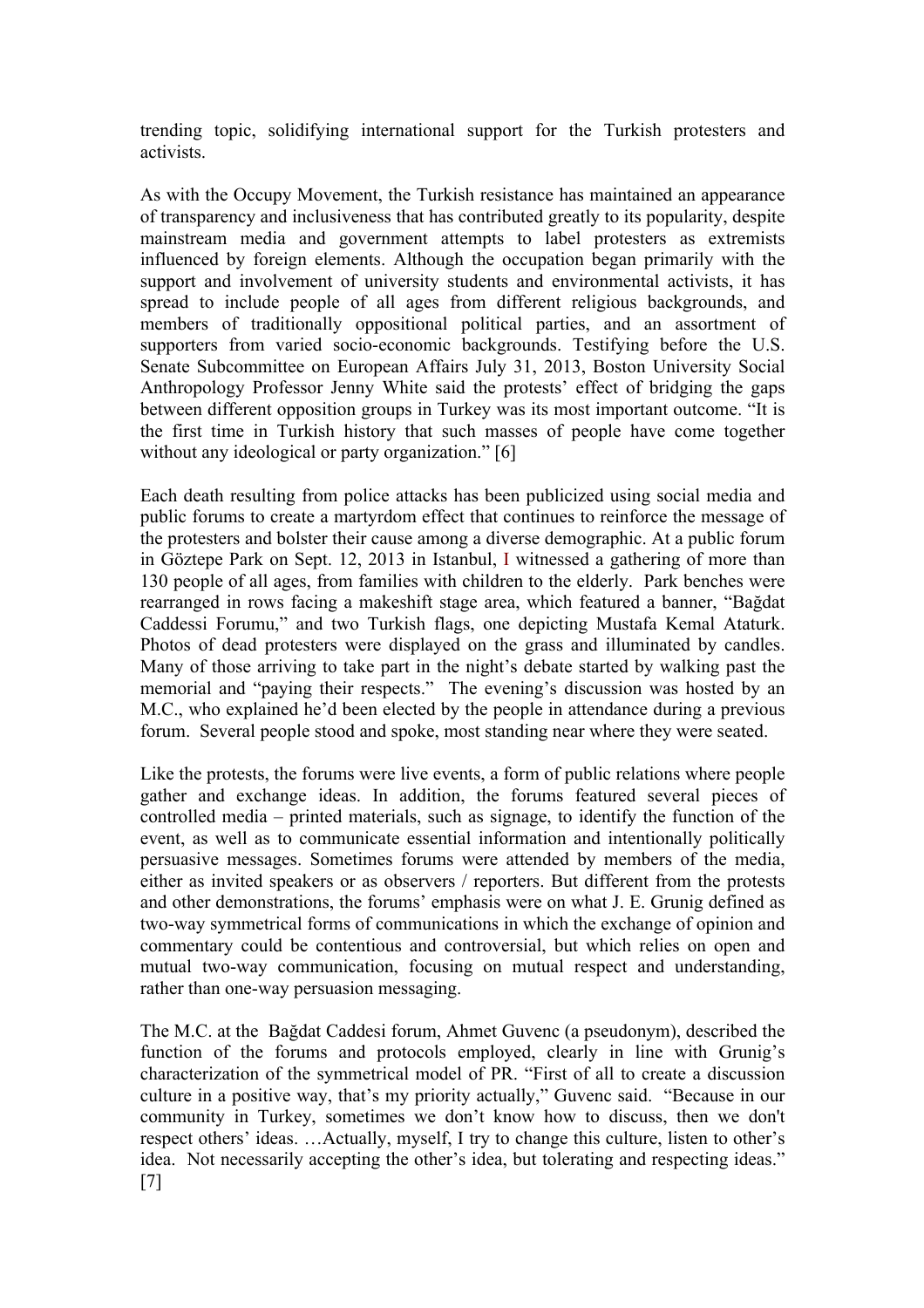At one outdoor concert and demonstration in the Kadikoy neighborhood of Istanbul, which I witnessed Sept. 15, 2013, the crowd carried life-sized photos on sticks depicting the faces of six protesters killed by police. On a building across the street, a former hotel under reconstruction, a large banner depicted all six protesters. Police, arriving by the busload, surrounded the area. The tension was palpable.

In March 2014, new protests erupted in 31 Turkish cities after a teenager injured in the protests of the previous summer died. The boy's story was widely circulated on social media and the framing of his circumstance added to the growing sense of injustice. Fifteen-year-old Berkin Elvan, it was reported in The New York Times, was struck in the head by a tear-gas canister while fetching bread for his family. [8]

## **RESULTS**

The outcome of the public relations efforts tied to the Gezi Park protest has been multi-faceted and has international implications. Olympic organizers listed the protests as one reason Istanbul was not awarded the 2020 Summer Olympics. The widely publicized police crackdowns in 2013 and 2014 have been condemned by Western nations and human rights organizations. European Union foreign ministers postponed EU membership talks with Turkish officials and raised doubts about whether Turkey will be admitted as a new EU member.

Within Turkey, Prime Minister Erdoğan's plan to enact a new constitution based on a presidential system has taken a serious blow and many believe his administration is at a crisis point, especially after corruption charges in December 2013 against high-level officials and businessmen with close connections to the government. Turkey's tourism industry suffered significant declines in revenue and several countries, including the U.S., issued warnings for tourists considering travels to Turkey. On the fourth day of nationwide protests, June 3, 2013, Istanbul's stock exchange suffered its largest one-day loss in a decade, down 10.5 percent. [9]

## **ARGUMENT**

The study of public relations efforts of Turkish protesters illustrates how activism can play a central role in a campaign that is structured not through the corporate frame of consumption and production, but through a moral framework whose purpose is to expose injustice and to expand human rights, not to maintain organizational sustainability and status quo or increase company profits. On this subject, Christopher Spicer, author of "Public Relations in a Democratic Society: Value and Values" writes that, "Public relations should ensure equal access to the process and equal participation in setting ground rules that ensure goodwill as witnessed in speaking and listening civilly. In essence, public relations should serve as the referee for the often contentious problem-solving conversations necessary for a democratic society to thrive." $[10]$ 

Whereas sociopolitical movements, such as the Gezi Park uprising, do not traditionally benefit from the work of a team of PR practitioners hired to manage communication efforts and the reputation of the organization, activists involved in a movement  $-$  to the extent they choose to participate  $-$  often serve as a make-shift brigade of DIY PR agents. Yet, due to a pervasive societal assumption that PR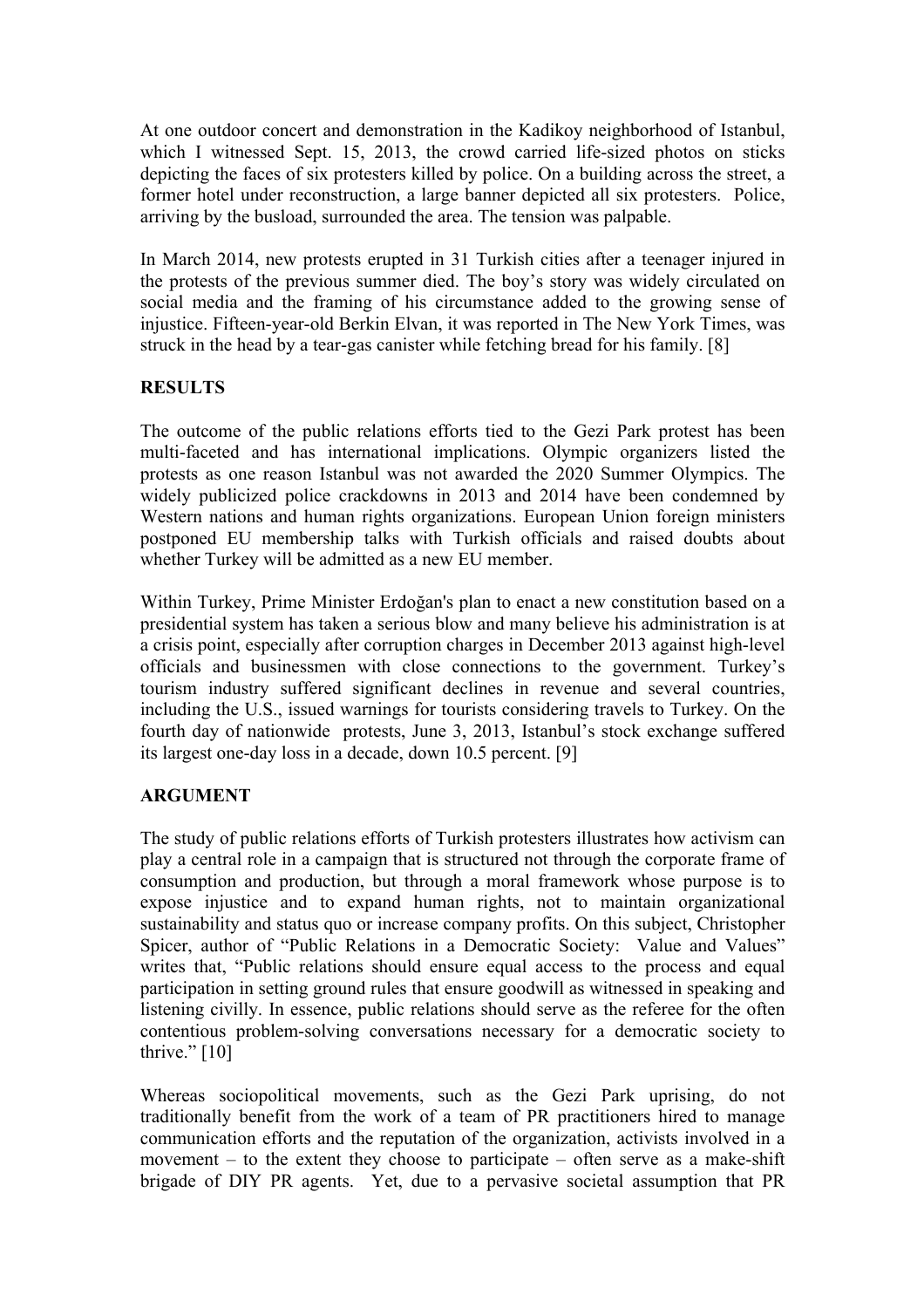professionals are disingenuous communicators who stand to profit from manipulating their publics, activists often reject the notion that their communications efforts fall under the rubric of public relations work. This has been especially true for Occupy Movements whose participants reject both corporate ethos and top-down governmental dictates in favor of a horizontal democratic structure where decisions are made collaboratively and individuals involved are reticent to speak for the group at large.

Todd Gitlin, writing in 2012 about the Occupy Wall Street movement, commented upon the organizational structure and communication efforts of activists: "The encampments were consistently unwilling to make the effort to coalesce around what would conventionally be called demands and programs," Gitlin said. "Instead, what they seemed to relish most was themselves: their community and esprit, their direct democracy, the joy of becoming transformed into a movement, a presence, a phenomenon that was known to strangers, and discovering with delight just how much energy they had liberated." [11]

During the initial days, the occupation of Gezi Park took on much of the same characteristics as the Occupy movement in the U.S., as activists formed an inclusive community. As Altınay recalled, "Living in Gezi, it was really kind of a Utopian state where everything was free. The food was free. People did all the tasks together, from cleaning to preparing food. There were libraries. There was free education for children and young people. And art programs for children. It was this wonderful site where people shared everything, and in this sharing that people came together with other people that they had feared the most or hated the most until that moment. It really changed everyone's attitude towards each other. And helped produce an incredibly transformative public space that was inclusive of all kinds of identifications and experiences and so on without any judgment." [12]

It is in this context of an open, equitable social structure that communication efforts are not experienced as exclusive to predetermined members of an organizational hierarchy. Communication and the flow of information becomes something in which everyone can participate. Demetrious argues that, "Only when we are 'disarticulated from productive forces' can we achieve a new version of communication." [13] Likewise, Derina Holtzhausen, author of "Public Relations as Activism: Postmodern Approaches to Theory and Practice," discusses the possibilities of the practice to "bring about a more just and egalitarian society." [14]

The communication strategies of the Turkish demonstrators incorporated key components of a successful public relations campaign. This is especially evident in their response to restrictive government decrees and police brutality toward demonstrators, events that escalated the nontraditional and traditional media attention and immediately increased the reach of movement's message as well as its constituency. However, whereas the traditional organizational PR approach champions the practitioners' attempts to stabilize, support, and/or reassert the established organizational hierarchy, especially within the dynamic of a PR crisis (where the organization may experience an "attack" of some kind), the activists' role in the sociopolitical movement is to subvert and destabilize their opposition while building consensus among their publics.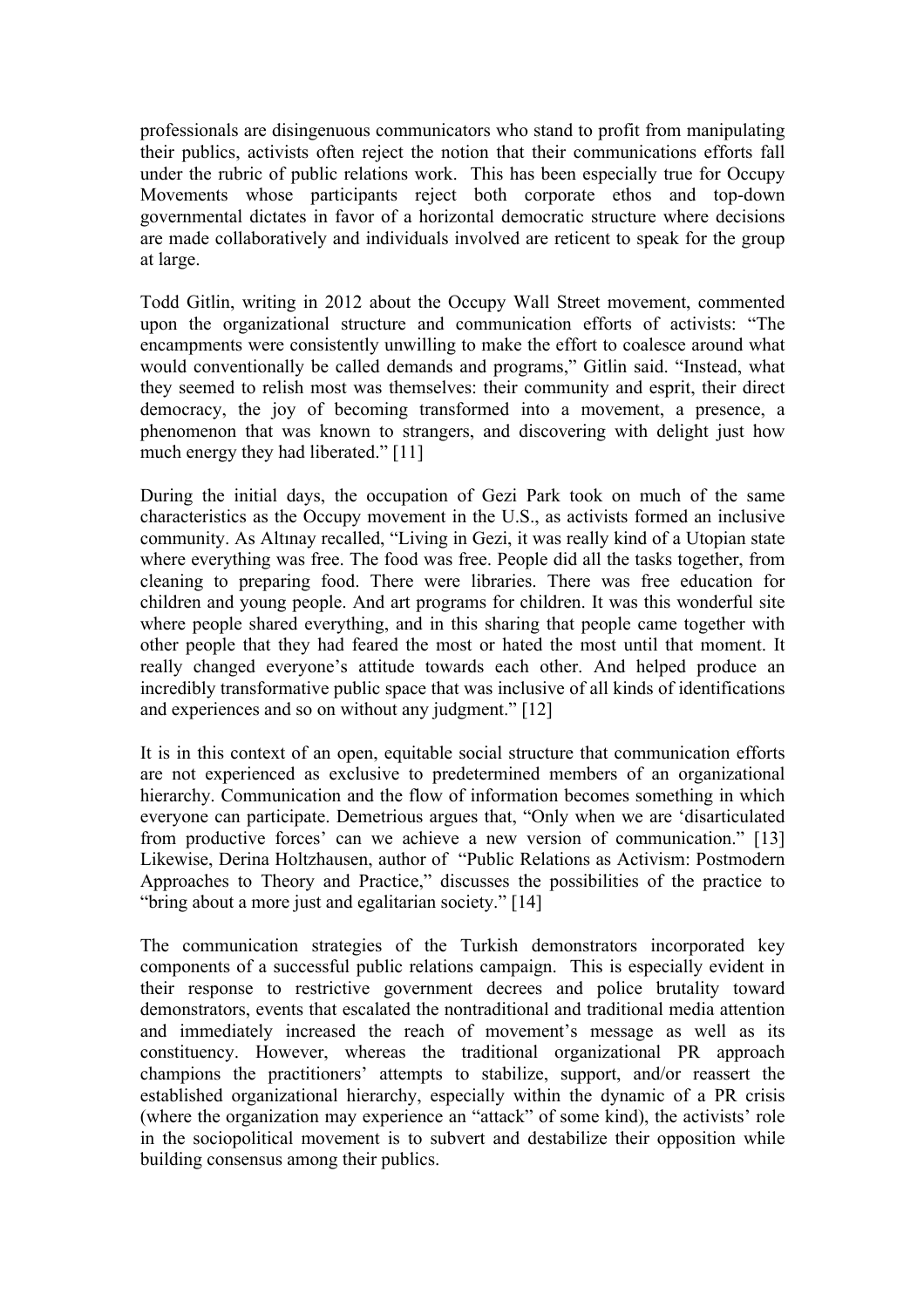To accomplish this, protesters established their own networks to promote their campaign, especially through Facebook and Twitter. The fact that these outlets have become powerful is reinforced by repeated attempts by the Erdoğan government to block social media in Turkey, as well as ongoing monitoring by police of popular Twitter hashtags and Facebook sites as a way to respond to and anticipate nightly demonstrations and protests.

Media beyond the control of protesters was co-opted for their purposes. During the massive police response to the Gezi Park occupation in June 2013, one Twitter user posted an image showing what was on television on six of Turkey's primary stations and the message: "Right now the TV channels." None of the stations was covering the protests, a fact that was utilized, promoted and shared by protesters as further evidence of the mainstream media's failure and their ties to the dominant paradigm promoted and maintained by the Erdoğan government. During the Gezi crackdown, another protester Tweeted, "Seriously, CNN-Turk is airing a show on penguins." [15]

Protesters recognized and promoted the absurdity of this contrast between what was happening on mainstream media and what was happening on the streets of Turkish cities by broadcasting the "realities on the ground" via YouTube. Supporters around the world lived the raw moments of the Turkish protests and the police response through graphic videos and images that portrayed unarmed individuals standing up to battalion lines fully armored police protected by shields and wielding batons and military vehicles, known as "Tomas," that shot high-powered water canons at unarmed protesters. These images succeeded in portraying Turkish demonstrators as the victims of oppressive force and reinforced the validity of their cause.

The lack of an identifiable hierarchy and organizational structure made the protests more difficult to dismantle by the dominant power structure. Despite attempts to imprison protest organizers and silence journalists, the government response seems incapable of having any effect on the uprising other than fanning the flames. Erdoğan's own efforts to respond on Twitter have been ridiculed and his public dismissal of the protest's legitimacy has fueled increased solidarity and commitment by a growing disgruntled Turkish populous. (In an attempt to improve the government's image, Erdoğan reportedly recruited 6,000 people to tweet on behalf of the ruling AKP party.) [16]

Coombs and Holladay point out that activists have taken the lead in terms of adopting digital technology and utilizing new media to communicate and frame their message: "Activists consistently are early adopters of websites, discussion groups, and various social media channels to disseminate information, recruit members, mobilize supporters, and solicit donations." [17]

The use of social media as a communication tool, which began with the Occupy Movement and advanced and morphed into the Arab Spring, has come to a new level with the Turkish resistance. During the height of the police crackdown in Gezi Park, at least two million Tweets with hashtags related to the protest were posted during a 24-hour period. [18] Unlike similar uprisings, a majority of those Twitter feeds came from the demonstrations, rather than from international supporters. A study by two New York University graduate students found that 90 percent of geolocated tweets came from within Turkey and half of the tweets were from within Istanbul. In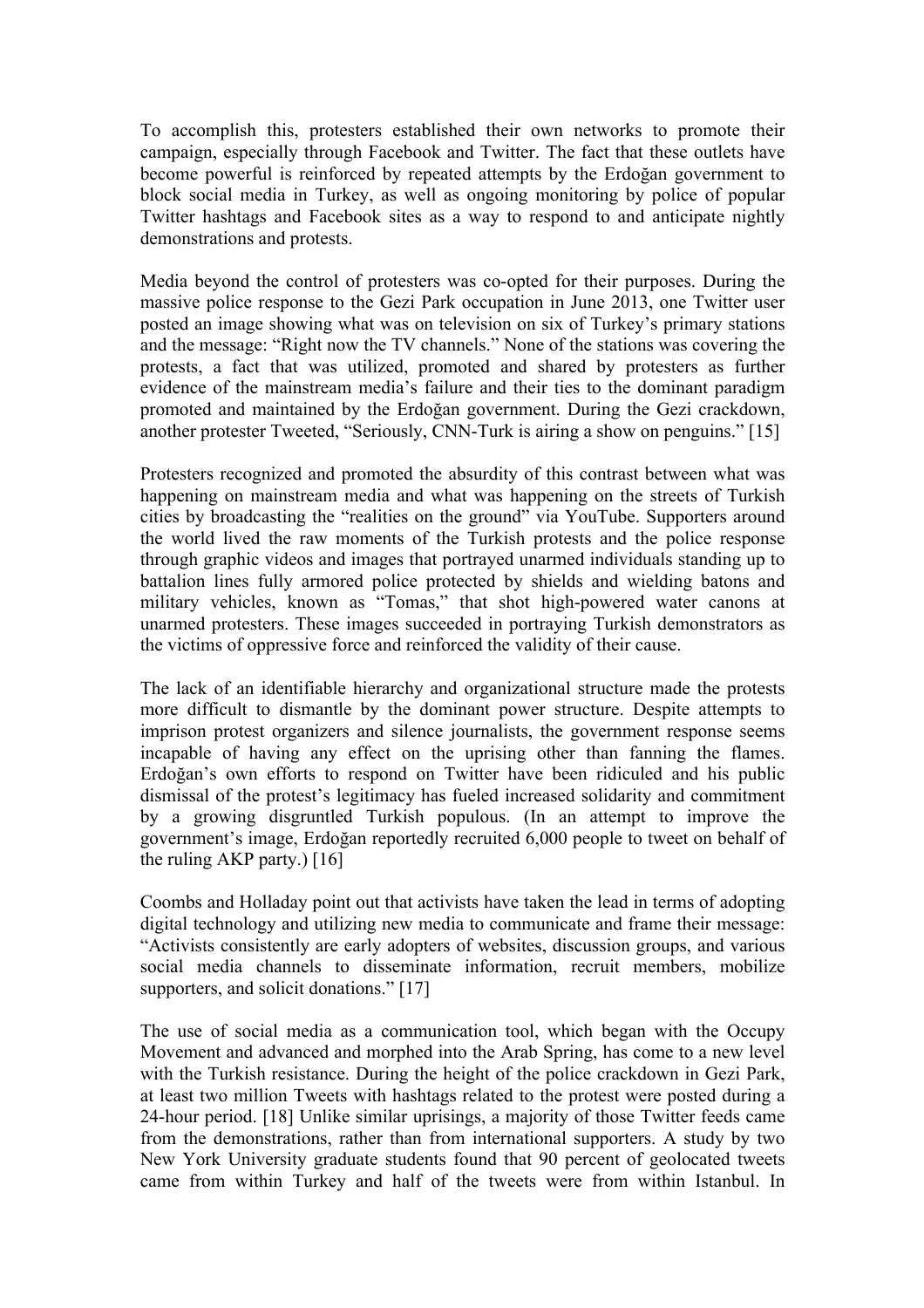contrast, the study notes that only 30 percent of people tweeting during the Egyptian revolution were located within the country. [19]

In March 2014, Turkey blocked the use of Twitter. A week later, the government blocked YouTube. According to the International Federation for Human Rights, more than 2,600 people were detained across Turkey in the wake of the police crackdown in Gezi Park. According to the International Federation of Human Rights, forty-eight of those detainees were arrested because of the Twitter messages they sent. [20]

Events supporting the Turkish protests have been largely organized and promoted using social media. The protester's cause has been publicized using creative forms of nonviolent public expression – such as the "standing man" protest, the proliferation of anti-government graffiti (often incorporating humor) and by painting stairways in rainbow colors, all examples of controlled media PR tactics that seek to co-opt government messages, and actions, that attempt to either discredit or halt their own.

Whether intentional or the outcome of the context of the communication efforts, activist groups, particularly those that fall under the umbrella of Occupy Movements, do not place formal restrictions on branding efforts among their participants. Nor do they dictate what messages should be shared or which social media platforms should be used. Furthermore, there isn't likely to be hard and fast rules set about the nature of demonstrating, or what can and cannot be said when engaging with traditional media. Yet, to an extent, there may develop a kind of casual agreement, or even a status quo as to what may or may not be acceptable and/or appropriate in order to advance the cause, such as the Gezi Park participants' agreement to discontinue carrying flags and displaying banners that would signify their allegiance to specific political parties or causes; yet, they made an exception for the rainbow flag as a symbol of unification. Also, participants informally adopted the penguin as a symbol of the disenfranchisement, and many co-opted the term "çapulcular" to undermine the government's power to shame and dismiss the protesters.

The strategic use of words, images, and events to communicate a message in order to engage, persuade and attract an audience is the primary objective of public relations professionals in paid settings. As a society, we've come to have expectations for public relations practices. We understand the PR materials themselves as signifiers of the organization producing it, based, in part, on the quality, cost, and, to an extent, the style of the productions of those materials. Publics are inclined to reject PR efforts that are insufficient, overdone, on in some other way inconsistent with the organization producing it. For example, nonprofits could risk jeopardizing their relationship with members who have a stake in how the budget is spent if their PR efforts are seen as too extravagant given the context. Likewise, an activists' constituency, particularly in a sociopolitical context, will be put off if the "branding" becomes too consistent, if the messaging is repetitive, if the voice is too unified, and if the leadership becomes exclusive and the symmetry of the exchange within the movement begins to shift.

### **CONCLUSION**

The Gezi Park occupation and the subsequent nationwide movement were spurred by what Dozier and Lauzen call "irreconcilable differences" between activists intent on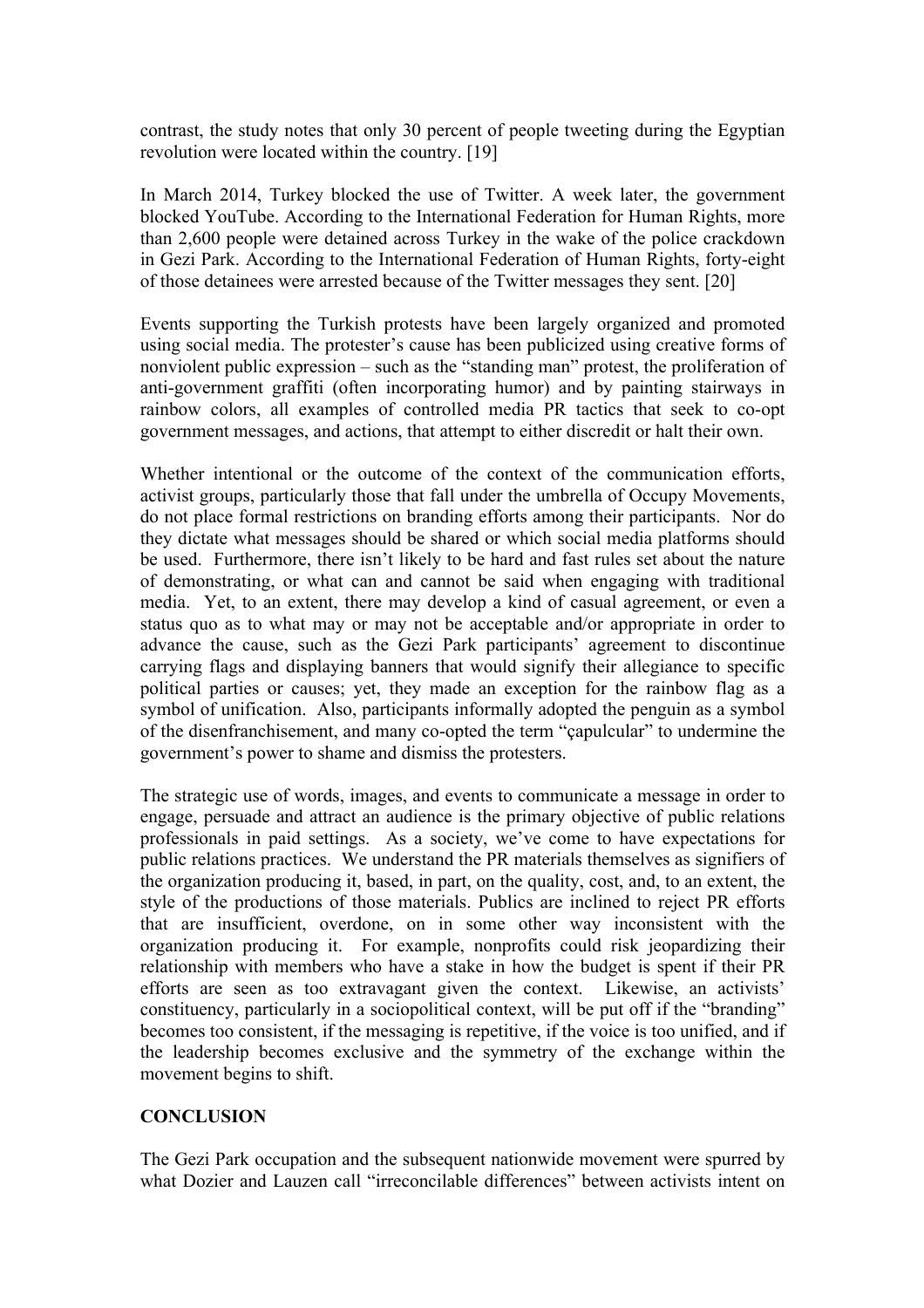having their voices heard and a government intent on silencing them. Dozier and Lauzen argue that PR methods cannot "adequately accommodate social movements because such movements simultaneously involve deep psychological issues (at the microlevel) that are acted out at the societal level (at the macrolevel)." [21] But by adopting the activists' perspective and applying PR techniques as part of a larger communication strategy, it is possible to analyze their methods without defaulting to an organizational framework, which Dozier and Lauzen rightly point out is inadequate to examine activist publics.

Profit-driven PR campaigns must be brand specific to compete in a marketplace of production and consumption. While a corporate message should be unified and concise, the activists' form of branding should be inclusive and broad. In the case of Gezi Park protesters, the activists have managed, primarily through social media, to keep their message and the spirit of their resistance unified. As long as protesters are perceived as maintaining a moral high ground and standing peacefully in the face of police aggression, both the movement and the international community will continue to side with the resistance. With activists, the message is less controlled, but the political context has the effect of focusing the message and unifying the movement.

The influence and impact of Turkish protests nationally and internationally has been based on public relations campaign that is both strategically reactive and proactive, communicating with a targeted local, regional and national demographic as well as reaching out to an international audience to draw attention to attacks on their democratic status as citizens, build consensus and form an active coalition of resistance. Protesters have utilized controlled media, generating and "publishing" their own campaign materials; uncontrolled media, utilizing traditional outlets (those not aligned with the government or its party, the AKP) to communicate their message though journalist gatekeepers; and events – protests, forums, performances and all forms or artistic expression in a manner consistent with traditional practices. While organizational PR traditionally operates within the dominant framework as a force to stabilize, activist PR often aims to destabilize an oppressive status quo. These examples illustrate a means of viewing public relations outside the traditional corporate framework and moves toward the re-imagining of the field suggested by Coombs and Holladay. [22]

By operating through social media channels, protesters were able to mock mainstream media coverage of their cause, communicate instantly with supporters and plan nearly spontaneous gatherings and demonstrations. Despite government and police attempts to detain and jail key activists, the nonhierarchical structure of the movement has made it nearly impossible to topple by removing the perceived "leaders." In fact, most government efforts in this regard have backfired, although a number of activists remain imprisoned.

The ability of Gezi Park protesters to promote their cause through social media and inspire international coverage of their movement has effectively broadcast and called attention to the instability of what had been one of the world's most stable Muslim countries. The protest that began as an effort by environmentalists to protect a neglected city park in Istanbul has, in response to each dictate and overt action of their government, evolved to into a grassroots PR campaign where each demonstrator and sympathizer serve as a conduit for spreading a narrative of injustice compelling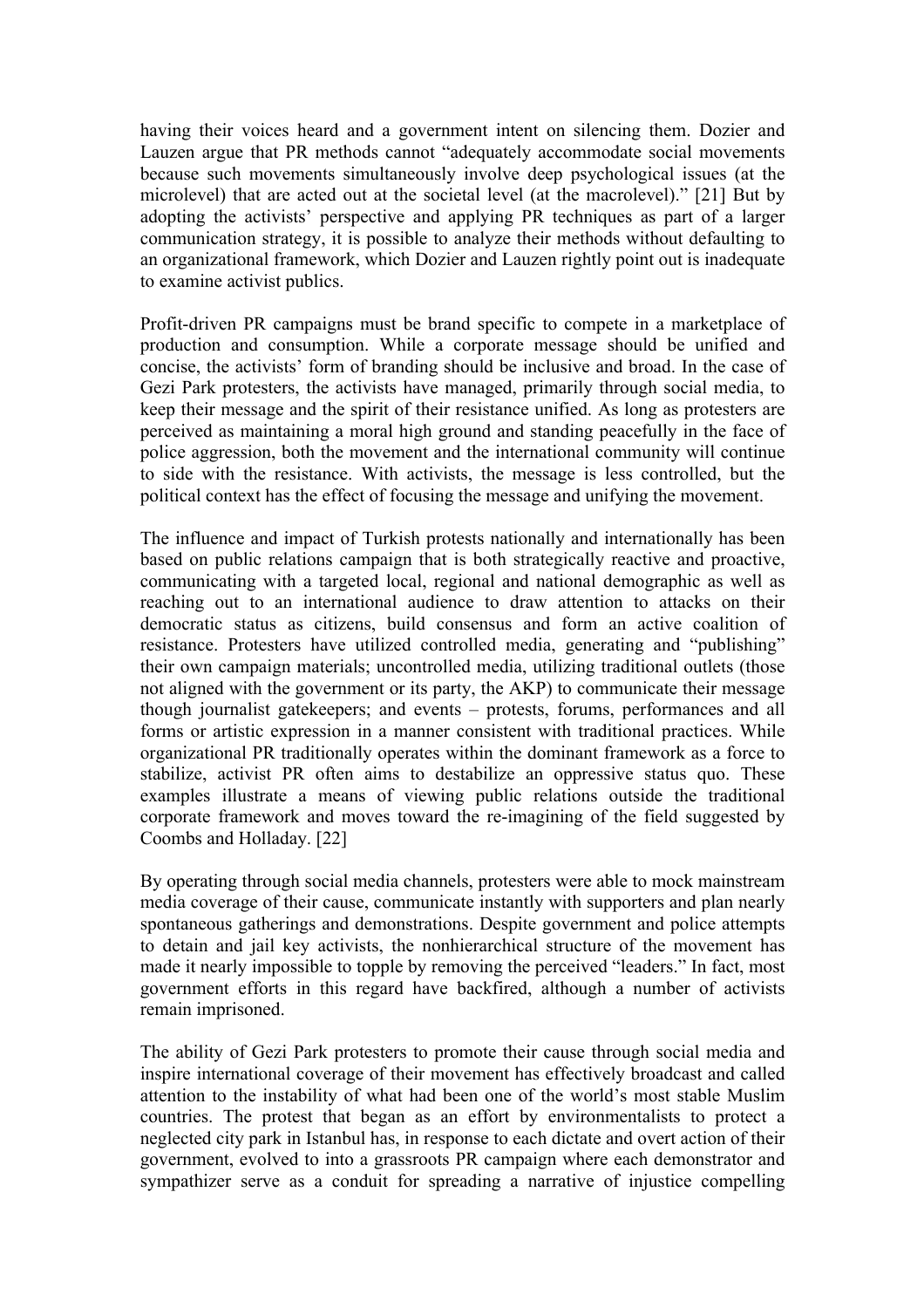enough to break through the noise. Furthermore, the collective force of the demonstrators and movement sympathizers is powerful enough to circumvent those vehicles capable of delivering their message but politically ill-suited to do. As Author Elif Shafak pointed out in an editorial in The Guardian in March 2014: "While Turkey's mainstream papers and TV channels are reluctant to give full coverage to these tragedies, the internet is awash with public anger. Via YouTube, Facebook and Twitter, Turkey's young, urban population is increasingly voicing its discontent and frustration." [23]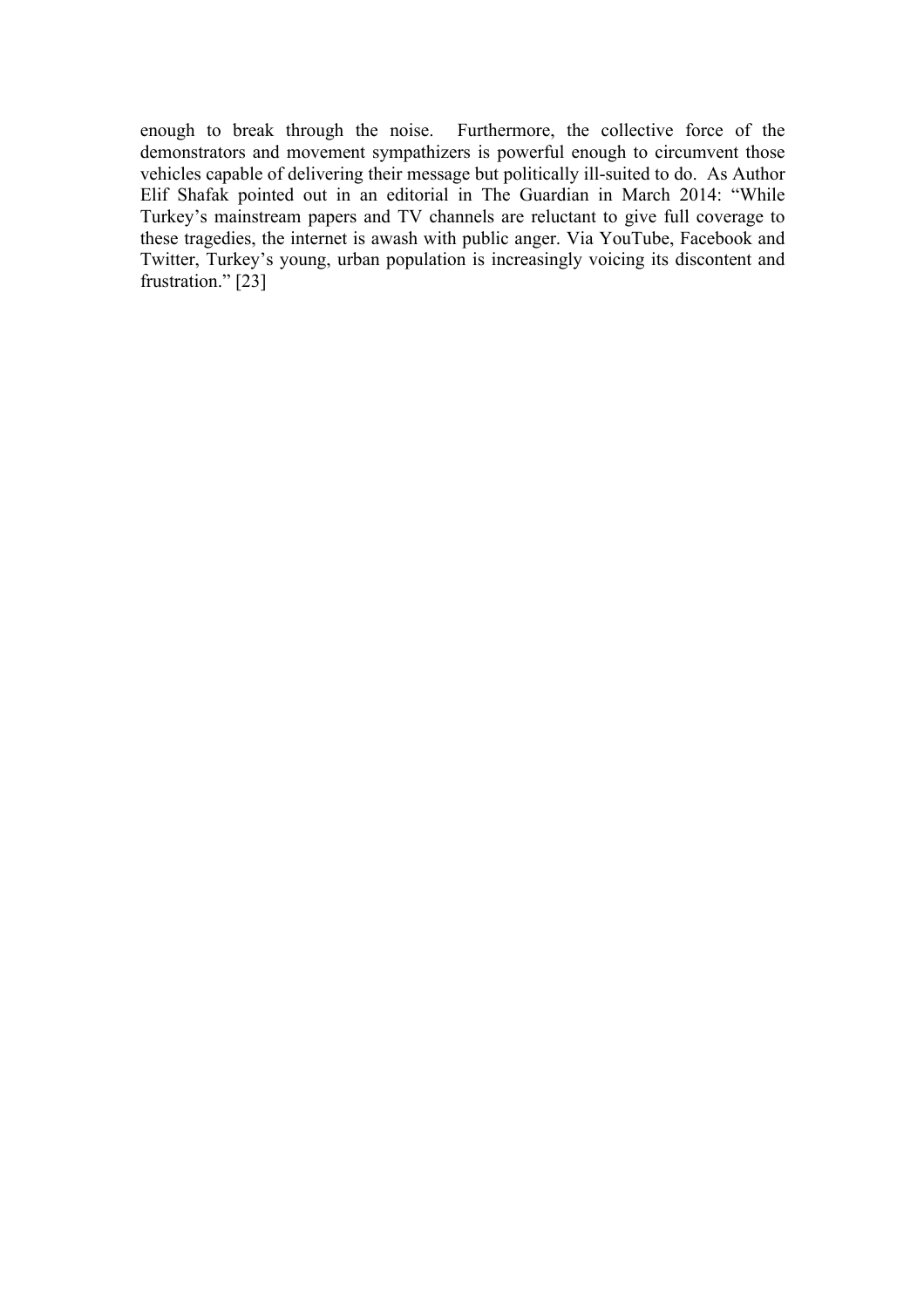#### **References**

- [1] Demetrious, K. (2013). *Public Relations, Activism, and Social Change: Speaking Up.* Hoboken, NJ: Taylor and Francis.
- [2] Coombs, W.T., Holladay, S.J. (2014) *It's Not Just PR: Public Relations in Society*  $(2^{nd}$  ed.). West Sussex: John Wiley & Sons.
- [3] Mavzer, B., Mavzer, J. (June 2013). Turkey: A Social Media Chronology of Occupy Gezi, *Azadolu: Turkish News, Translations, and Context*. Retrieved from http://azadolu.com/2013/06/02/a-social-media-cronology-of-occupy-gezi/
- [4] Altınay, A.G., personal communication, Sept. 9, 2013.
- [5] Dockterman, E. (March 20, 2014). Turkey Bans Twitter, *Time.* Retrieved from http://time.com/32864/turkey-bans-twitter/
- [6] White, J.B. (July 31, 2013). *U.S. Senate Subcommittee on European Affairs of the Committee on Foreign Relations*, Washington, D.C.
- [7] Guvenc, A. personal communication, Sept. 14, 2013.
- [8] Arsu, S. (March 13, 2014). Turkish leader deplores unrest, calling demonstrators 'fakers,' *The New York Times*. Retrieved from http://www.nytimes.com/2014/03/14/world/europe/turkish-leader-deplores-unrestcalling-demonstrators-fakers.html? $r=0$
- [9] Ellyatt, H. (June 3, 2013). Turkish stocks drop 10.5% on fourth day of protests, *CNBC,* Retrieved from http://www.cnbc.com/id/100764542#
- [10]Spicer, C. H. (2000). Public Relations in a Democratic Society: Value and Values. *Journal Of Public Relations Research*, *12*(1), pp.115-130.
- [11]Gitlin, T. (2012). *Occupy nation: The roots, the spirit, and the promise of occupy wall street* 1<sup>st</sup> ed.). New York, NY: Itbooks.
- [12]Altınay, A.G., personal communication, Sept. 9, 2013.
- [13]Demetrious, K. (2013). *Public Relations, Activism, and Social Change: Speaking Up.* Hoboken, NJ: Taylor and Francis.
- [14]Holtzhausen, D.R. (2013). *Public Relations As Activism: Postmodern Approaches to Theory & Practice.* Hoboken, NJ: Taylor and Francis.
- [15]Fleishman, Cooper. (June 2, 2013) CNN-Turk airs penguin documentary during Istanbul riots. *The Daily Dot.* Retrieved from http://www.dailydot.com/news/cnnturk-istanbul-riots-penguin-doc-social-media/
- [16]Sokullu, S. (Sept. 19, 2013). Erdogan to use Twitter as propaganda tool. *Deutsche Welle*. Retrieved from http://www.dw.de/erdogan-to-use-twitter-as-propagandatool/a-17101031
- [17]Coombs, W., Coombs, W.T. (2013). In Holladay, S.J. (Ed.), *It's not just PR: Public relations in society.* (2<sup>nd</sup> ed.) Hoboken, NJ: Wiley.
- [18]Quintana, Y. #OccupyGezi: The Power of Images, *Outliers Collective.* Retrieved from http://viralgezi.outliers.es/
- [19]Barbera, P., Metzger, M. (June 2013). A breakout role for Twitter in the Taksim Square protests? *Al Jazeera.* Retrieved from http://www.aljazeera.com/indepth/opinion/2013/06/201361212350593971.html
- [20]The International Federation of Human Rights. (June 17, 2013) HRFT: Fact sheet on Gezi Park protests as of June 17<sup>th</sup>. Retrieved from http://www.fidh.org/en/europe/turkey/hrft-fact-sheet-on-gezi-park-prostests-as-ofjune-17th-13486
- [21] Dozier, D. M., Lauzen, M. M. (2000). Liberating the Intellectual Domain From the Practice: Public Relations, Activism, and the Role of the Scholar. *Journal Of Public Relations Research*, Vol. 12(1), pp. 3-22